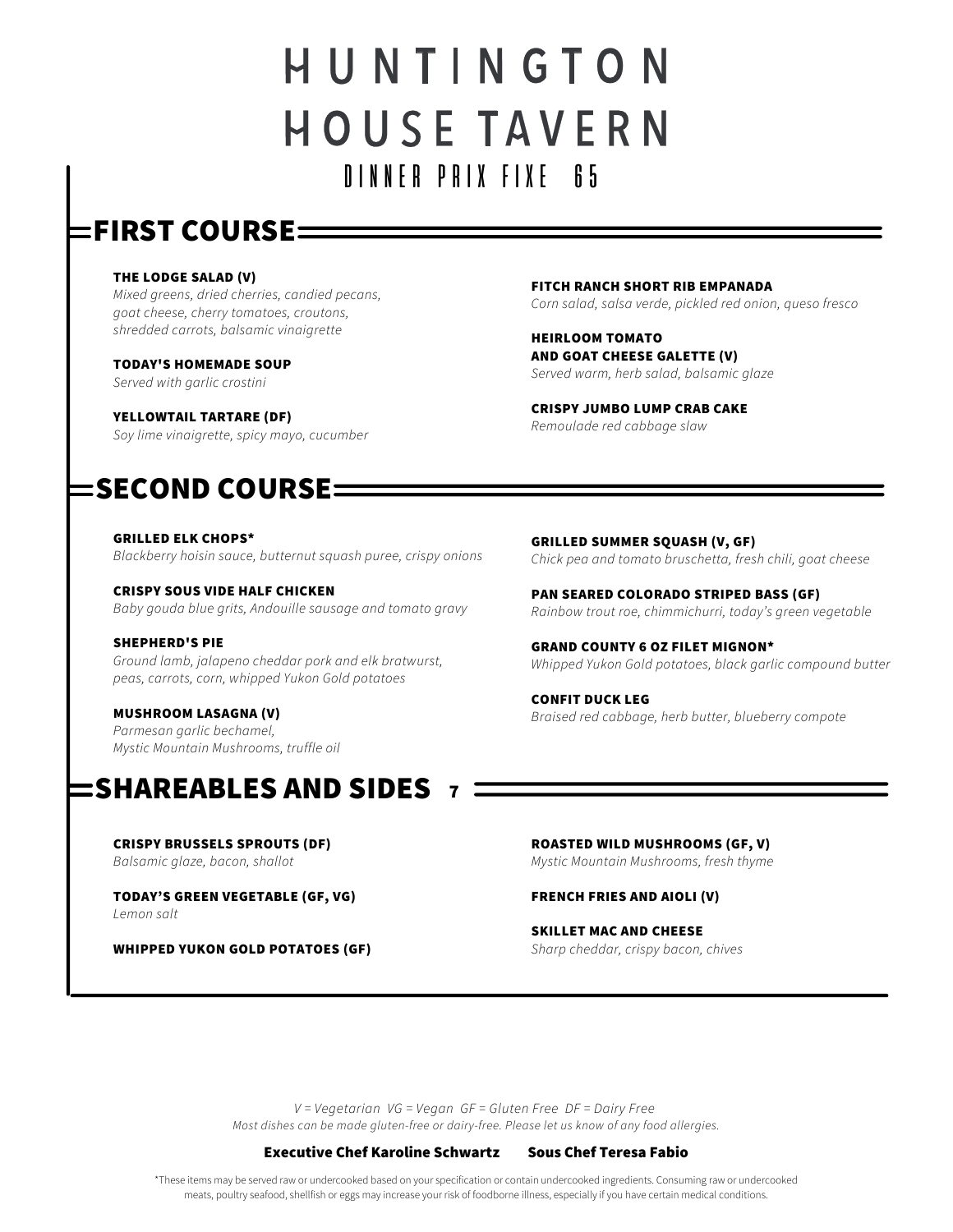# HUNTINGTON **HOUSE TAVERN** OUR LOCAL FARMS AND PURVEYORS

We owe much of our culinary success to our local farms and purveyors in the Colorado area and beyond. We believe in supporting our local farms and businesses as much as possible as they are essential to protecting our beautiful natural resources and the environment as well as contributing to local economies and neighborhoods. Below is a list of some of our major farms and purveyors that we enjoy working with and what they provide:

FITCH RANCH Parshall, CO Beef, pork, bacon, lamb, elk, dog bones

MYSTIC MOUNTAIN MUSHROOMS Grand Lake, CO Assorted mushroooms

CHARCUTNUVO Denver, CO Smoked jalapeno cheddar pork and elk bratwurst

BOW & ARROW BRAND Towaoc, CO Grits

BEE SQUARED APIARIES Berthoud, CO Honey

JACK RABBIT HILL FARM Hotchkiss, CO Regeneratively produced wines

SAWATCH ARTISAN FOODS Colorado Springs, CO Assorted cheeses

DRY STORAGE Boulder, CO Colorado grains and fresh milled flours

SPRING BORN Silt, CO Sustainably grown lettuce

MORNING FRESH DAIRY FARM Bellvue, CO Milk and cream

COLORADO CATCH Sanford, CO Sustainably raised striped bass

EMERALD GARDENS Bennett, CO Micro greens

TEATULIA Denver, CO Assorted teas

STEAMBOAT COFFEE COMPANY Steamboat Springs, CO Coffee products

RIVERENCE Filer, ID Trout, trout roe

ELLIOTT GARDENS Denver, CO Hydroponic lettuce

ROWDY MERMAID Boulder, CO Assorted kombucha

NOOSA Bellvue, CO Assorted yogurt

RIVER BEAR AMERICAN MEATS Denver, CO Bacon, salami, deli meats, Andouille

STROHAUER FARMS La Salle, CO Fingerling potatoes